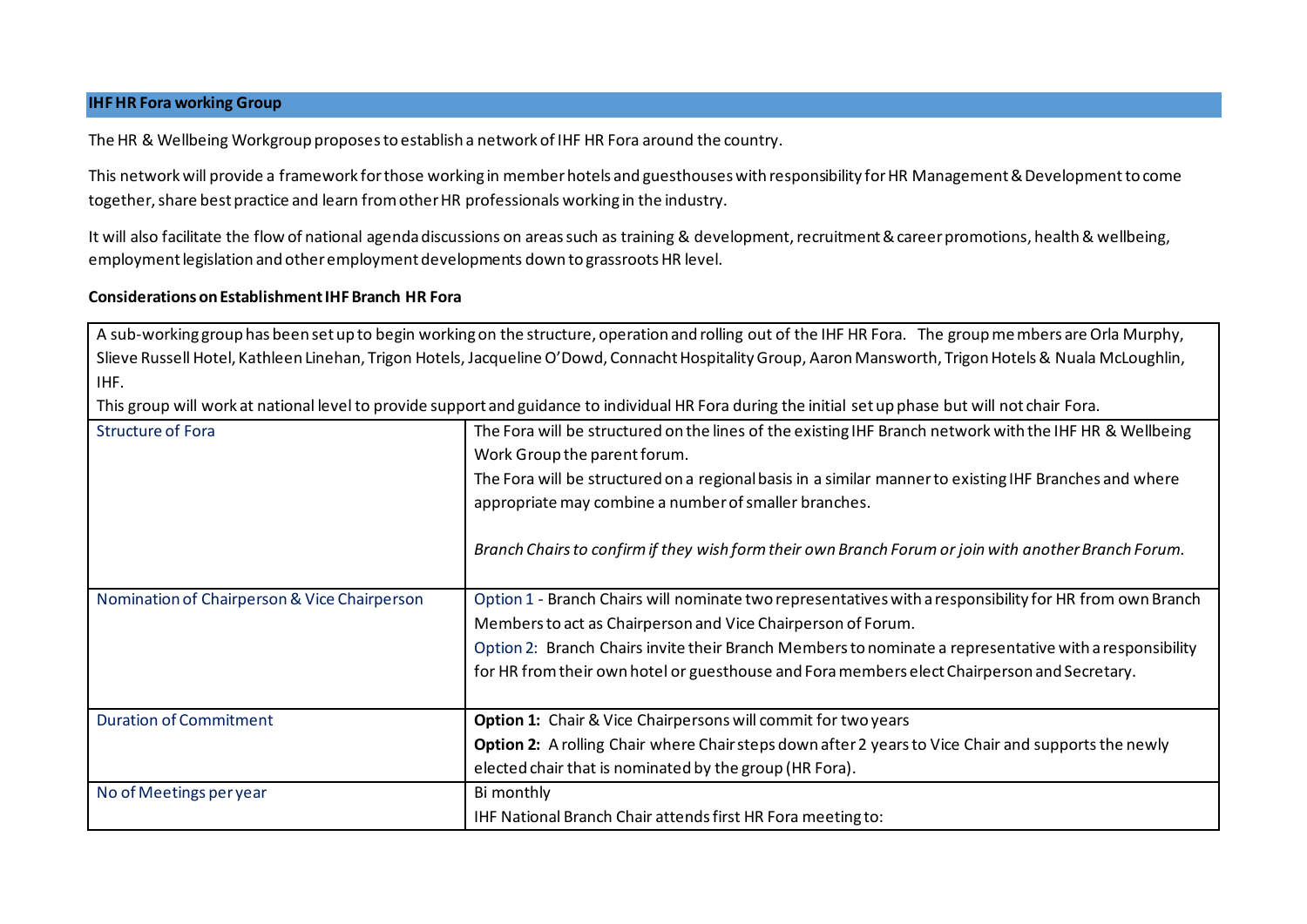|                                                      | thank all representatives for joining the HR Fora<br>٠                                                      |
|------------------------------------------------------|-------------------------------------------------------------------------------------------------------------|
|                                                      | Encourage the group to put themselves forward as Forum Chair and Vice Chairpersons<br>$\bullet$             |
|                                                      | Put in place a framework with the new HR Fora that feeds national HR key topics and matters to<br>$\bullet$ |
|                                                      | Fora thereafter.                                                                                            |
| Scope of activities:                                 | Sharing information and support to HR professionals around hotel industry matters.                          |
|                                                      | Host networking events/ Guest speakers - Range of speakers on various HR topics                             |
|                                                      |                                                                                                             |
|                                                      | Discussions on:                                                                                             |
|                                                      | Legislative updates<br>٠                                                                                    |
|                                                      | promotion of hospitality careers,                                                                           |
|                                                      | employer branding and promoting the industry as a great career option.<br>٠                                 |
|                                                      | <b>Policy Creation</b>                                                                                      |
|                                                      | HR Q&A sessions                                                                                             |
|                                                      | Training events and opportunities for CPD                                                                   |
|                                                      | Health & Wellbeing (Creating a strategy)                                                                    |
|                                                      | Diversity & Inclusion<br>$\epsilon$                                                                         |
|                                                      |                                                                                                             |
| Should there be a launch of IHF HR Fora?             | V important to get support from GMs in all hotels.                                                          |
|                                                      | IHF will write to GMs/owners in each member hotel informing them of the initiative, aims, benefits and      |
|                                                      | request their support.                                                                                      |
|                                                      | Social media launch                                                                                         |
|                                                      |                                                                                                             |
| Confidentially clause to clearly outline GDPR breach |                                                                                                             |
| of sharing sensitive information                     |                                                                                                             |